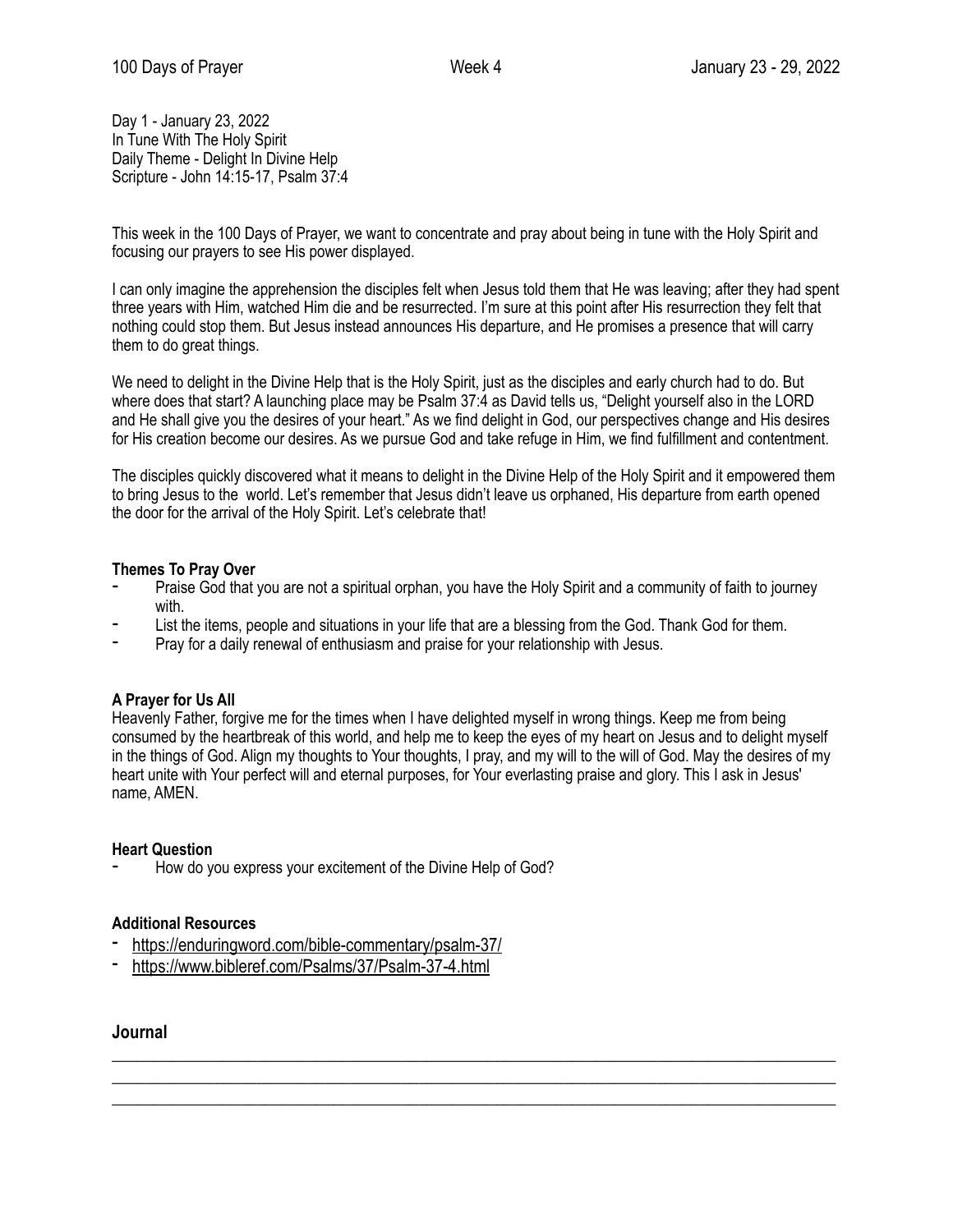Day 2 - January 24, 2022 In Tune With The Holy Spirit Daily Post - Holy Spirit Priorities Scripture - 1 Corinthians 3:16-17

Make no mistake, the Holy Spirit is God and is active in your life. He fulfils many roles in our spiritual lives and the honest reality is that we place Him on the sidelines too often. Today, we want to focus on where He resides and what He is active in.

Look at what Paul tells us in 1 Corinthians 3,

- 1 You are God's Temple
- 2 The Holy Spirit dwells in you (as God's Temple)
- 3 God cherishes that Temple (you)
- 4 That Temple is Holy (YOU are Holy!)

The truth found in those 2 verses should make us drop to our knees with a prayer of thankfulness.

But wait, there is more! Look at the other roles the Holy Spirit plays in your life.

- He teaches (John 14:26)
- ⁃ He convicts you of sin, it's good to have a conscience (John 16:7-8)
- He is the source of power and wisdom (1 Cor. 2:10-11)
- He guides to truth and next steps in our lives (John 16:13-15)
- He gifts us to His church (1 For. 12:7-11)
- He seals you and marks you as His own (Ephesians. 1:3)
- He helps you in your weakness (Romans 8:26-27)
- He made you new (Romans 8:10-11)
- He brings good fruit to your life (Galatians 5:22-25)

The priority of the Holy Spirit is to show this world the need for Jesus and to empower you to become more like Jesus. The question is, will you partner with God's plan in that?

# **Themes To Pray Over**

- Pray that you can recognize at least priority of the Holy Spirit today for your life and/or for His kingdom
- Pray for a better personal understanding of what it means to have the Holy Spirit indwell you
- Thank God for His Spirit that leads, comforts and challenges you.

# **A Prayer For Us All**

Heavenly Father, Help me begin to understand the incredible privilege and the serious consequences of having Your Spirit indwelling my body and I pray that I may live worthy of the calling to which I have been called. I pray that I live my life from this day forward as unto the Lord, in Whose name I pray, AMEN

 $\_$  , and the set of the set of the set of the set of the set of the set of the set of the set of the set of the set of the set of the set of the set of the set of the set of the set of the set of the set of the set of th \_\_\_\_\_\_\_\_\_\_\_\_\_\_\_\_\_\_\_\_\_\_\_\_\_\_\_\_\_\_\_\_\_\_\_\_\_\_\_\_\_\_\_\_\_\_\_\_\_\_\_\_\_\_\_\_\_\_\_\_\_\_\_\_\_\_\_\_\_\_\_\_\_\_\_\_\_\_\_\_\_\_\_\_\_ \_\_\_\_\_\_\_\_\_\_\_\_\_\_\_\_\_\_\_\_\_\_\_\_\_\_\_\_\_\_\_\_\_\_\_\_\_\_\_\_\_\_\_\_\_\_\_\_\_\_\_\_\_\_\_\_\_\_\_\_\_\_\_\_\_\_\_\_\_\_\_\_\_\_\_\_\_\_\_\_\_\_\_\_\_

# **Heart Question**

How do your priorities today and the priorities of the Holy Spirit differ?

# **Additional Resources**

[https://www.faithgateway.com/jesus-in-me-week-8-trusting-in-the-priority-of-the-holy-spirit/](https://www.faithgateway.com/jesus-in-me-week-8-trusting-in-the-priority-of-the-holy-spirit/#.YegZfC2caxA) [#.YegZfC2caxA](https://www.faithgateway.com/jesus-in-me-week-8-trusting-in-the-priority-of-the-holy-spirit/#.YegZfC2caxA)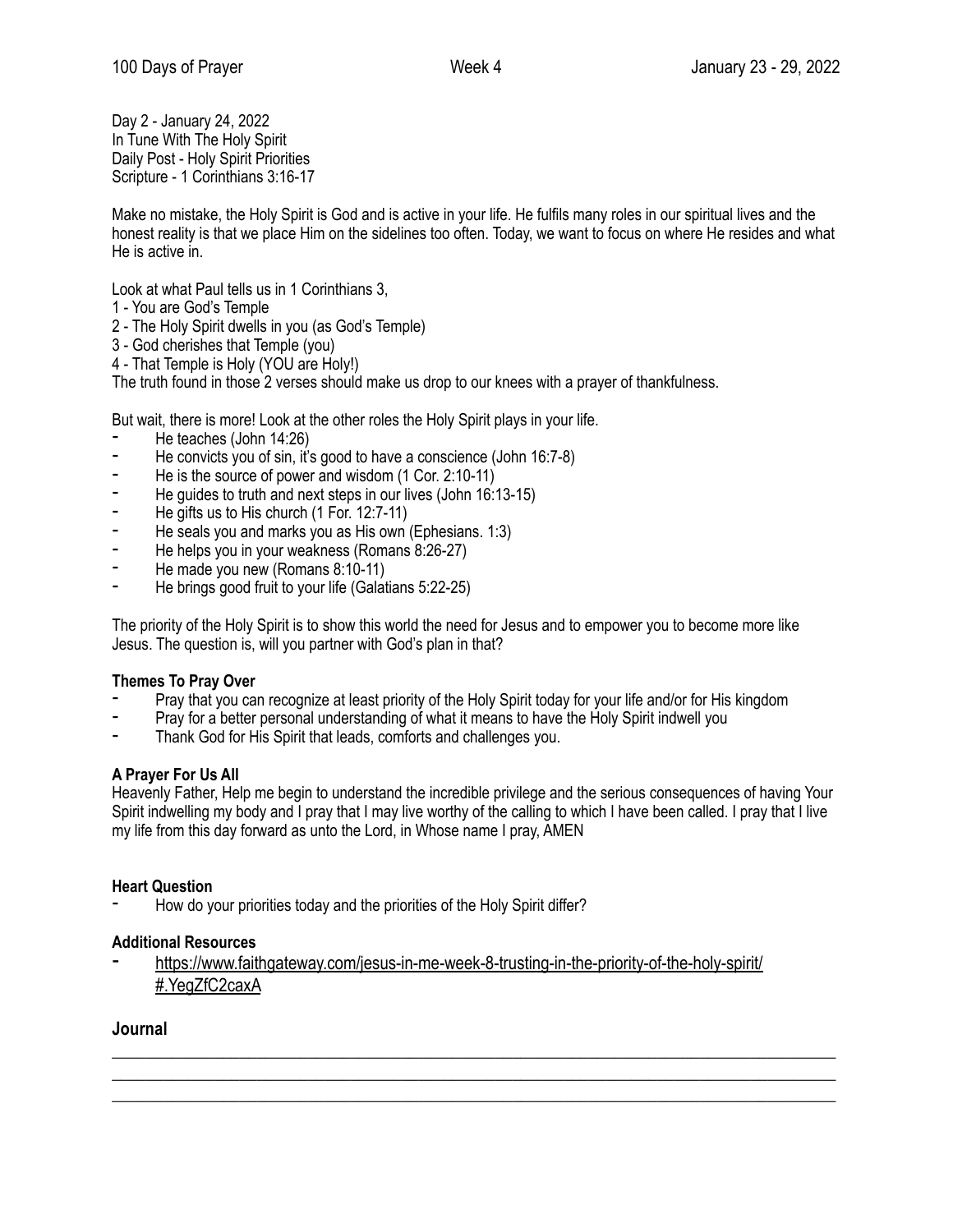Day 3 - January 25, 2022 Weekly Theme - In Tune With The Holy Spirit Today's Theme - The fellowship of the Holy Spirit Scripture - 2 Corinthians 13:11-14

The goodbye session when you leave someone's home may take a while as you all gather inside the door for an extended conversation before departure. The conversation may continue a bit longer with some laughter, gentle banter and if it will an extended period of time before you see someone again, there may be some tears and bear hugs. The goodbye words are important and will leave a lasting impression.

In Paul's second letter to the Corinthians he concludes with a blessing and he includes all three members of the Trinity. Paul blesses them with the grace of Jesus, followed by the love of God and finalizes the blessing with a prayer for the fellowship of the Spirit to be with them.

His prayer and hope is they will set aside divisions, repent of sin, and be united together as one family in Christ. That union is driven by the Holy Spirit and experienced by the church as the members submit to Him. What a beautiful fact that every believer permanently receives the Holy Spirit at their conversion (2 Corinthians 1:21-22) and leads us in our prayers and direction in life. It's no wonder that Paul blesses the church with these words about the fellowship of the Spirit.

Paul's good-bye words leave a great impression and a reminder for us to enjoy the fellowship of the Holy Spirit in the context of our community of faith.

# **Themes To Pray Over**

- Pray over your community of faith, celebrating that Holy Spirit is the one who draws you into fellowship with each other
- Pray that in our future interaction with our church family, we remember and value each other because the Holy Spirit indwells in each of us. As we value each other, we value the Temple of God.

# **A Prayer For Us All**

Heavenly Father, thank You for Your great love for me. Thank You for the gift of the indwelling Holy Spirit and thank You for sending the Lord Jesus to be the sacrifice for my sin. I pray that the grace of the Lord Jesus, the love of God the Father, and the fellowship of the Holy Spirit would be with all Your blood-bought children - today and until the coming of Christ in the clouds for His church. This I ask in Jesus' name, AMEN.

 $\_$  , and the set of the set of the set of the set of the set of the set of the set of the set of the set of the set of the set of the set of the set of the set of the set of the set of the set of the set of the set of th \_\_\_\_\_\_\_\_\_\_\_\_\_\_\_\_\_\_\_\_\_\_\_\_\_\_\_\_\_\_\_\_\_\_\_\_\_\_\_\_\_\_\_\_\_\_\_\_\_\_\_\_\_\_\_\_\_\_\_\_\_\_\_\_\_\_\_\_\_\_\_\_\_\_\_\_\_\_\_\_\_\_\_\_\_ \_\_\_\_\_\_\_\_\_\_\_\_\_\_\_\_\_\_\_\_\_\_\_\_\_\_\_\_\_\_\_\_\_\_\_\_\_\_\_\_\_\_\_\_\_\_\_\_\_\_\_\_\_\_\_\_\_\_\_\_\_\_\_\_\_\_\_\_\_\_\_\_\_\_\_\_\_\_\_\_\_\_\_\_\_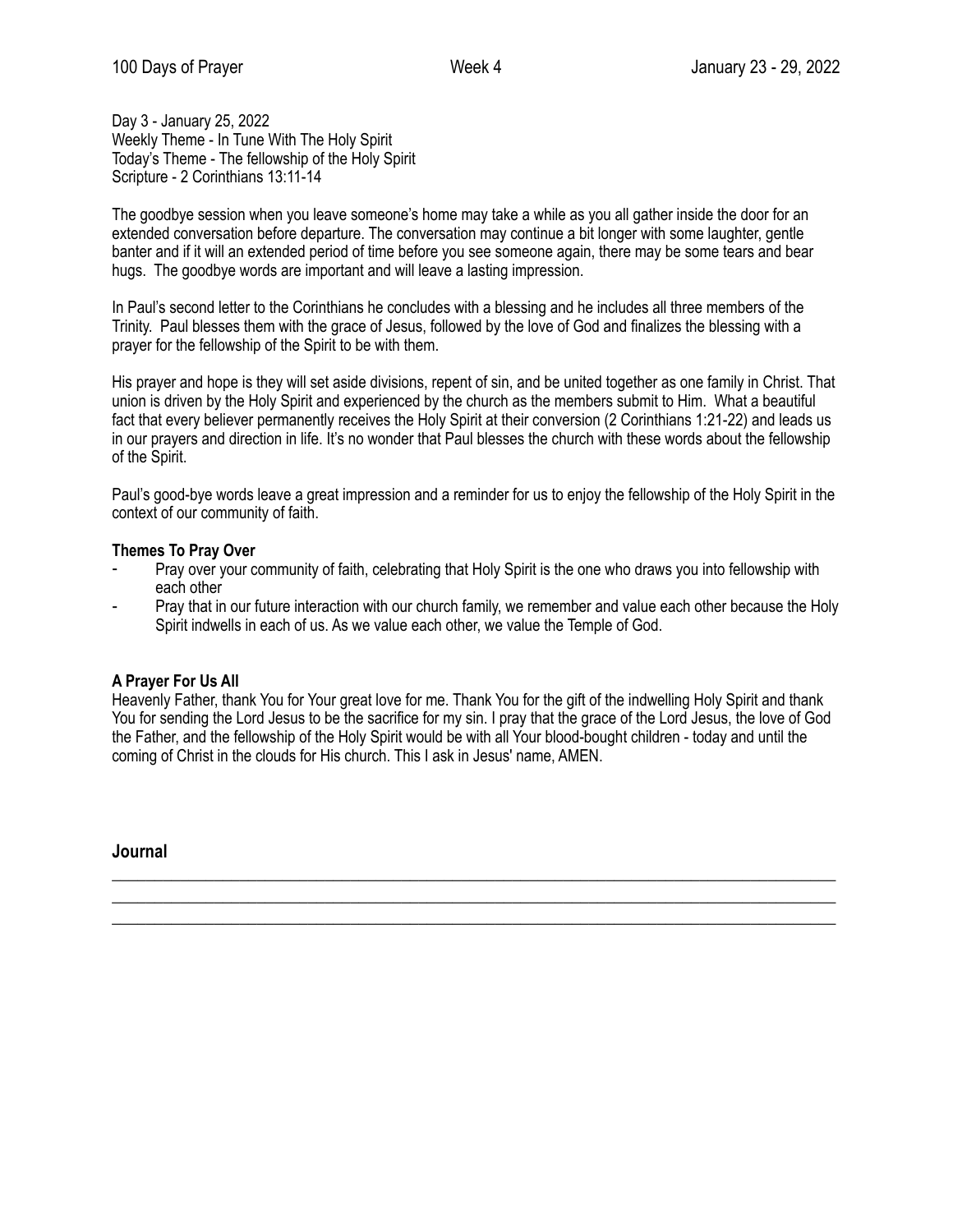Day 4 - January 26, 2022 In Tune With The Holy Spirit Daily theme - Spiritual Help While Under Attack Scripture - Ephesians 6:12, 1 Peter 5:8, Isaiah 41:10, 2 Thessalonians 3:3 (listed below)

We are just a 1/4 of the way through these 100 Days of Prayer and the reports are coming in from our church family with the realization that we're on the front lines of battle. Satan has mounted an attack and is attempting to derail the Hope Fellowship family with discouragement, distraction and illness; anything to take the focus off our Lord and our need for Him. You may have experienced unique situations in the past 25 days that seem bizarre and there has been the temptation to throw in the towel. This is to be expected and we need to pause and be reminded of the promises of Scripture.

To think that we don't encounter a spiritual battle is to ignore the warning of Scripture. Listen to Paul; *'For we are not fighting against flesh-and-blood enemies, but against evil rulers and authorities of the unseen world, against mighty powers in this dark world, and against evil spirits in the heavenly places. Ephesians 6:12). Peter also* gives us a warning of this battle; '*Stay alert! Watch out for your great enemy, the devil. He prowls around like a roaring lion, looking for someone to devour. Stand firm against him, and be strong in your faith. Remember that your family of believers all over the world is going through the same kind of suffering you are.* 1 Peter 5:8-9'.

In both the Old and New Testament we see assurances of God's help. **'***Don't be afraid, for I am with you. Don't be discouraged, for I am your God. I will strengthen you and help you. I will hold you up with my victorious right hand.* Isaiah 41:10 . *Don't be afraid, for I am with you. Don't be discouraged, for I am your God. I will strengthen you and help you. I will hold you up with my victorious right hand.* 2 Thessalonians 3:3.

And where does that help stem from? The Spirit of God, with you to battle through illness, overcome discouragement and shed the distraction to focus on the life God calls you to. Pray to see the power of the Holy Spirit unleashed in your life!

Themes To Pray Over

- Pray for the Holy Spirit to go ahead of your day to shield you from Satan's methods
- Pray for the ability to discern the unseen spiritual forces you encounter
- Pray for a spirit of courage and thank God for the victories ahead of you that only He provides

# **A Prayer For Us All**

Almighty God, thank you for giving me victory over Satan through the sacrifice of your Son, his resurrection from the dead, and his promised return to take me home to heaven. Please strengthen me and empower me to overcome temptation and resist the deception of the evil one. O Lord, it is only You that I want to worship, serve, and obey. To You belongs all glory forever, and ever, in the name of Jesus. Amen.

 $\_$  , and the set of the set of the set of the set of the set of the set of the set of the set of the set of the set of the set of the set of the set of the set of the set of the set of the set of the set of the set of th \_\_\_\_\_\_\_\_\_\_\_\_\_\_\_\_\_\_\_\_\_\_\_\_\_\_\_\_\_\_\_\_\_\_\_\_\_\_\_\_\_\_\_\_\_\_\_\_\_\_\_\_\_\_\_\_\_\_\_\_\_\_\_\_\_\_\_\_\_\_\_\_\_\_\_\_\_\_\_\_\_\_\_\_\_ \_\_\_\_\_\_\_\_\_\_\_\_\_\_\_\_\_\_\_\_\_\_\_\_\_\_\_\_\_\_\_\_\_\_\_\_\_\_\_\_\_\_\_\_\_\_\_\_\_\_\_\_\_\_\_\_\_\_\_\_\_\_\_\_\_\_\_\_\_\_\_\_\_\_\_\_\_\_\_\_\_\_\_\_\_

#### **Heart Question**

- Are you able to identify some aspects of Satan's attack on you in these past 25 days? What are they?

#### **Additional Resources**

- https://www.intouchcanada.org/watch/sermons/facing-a-satanic-attack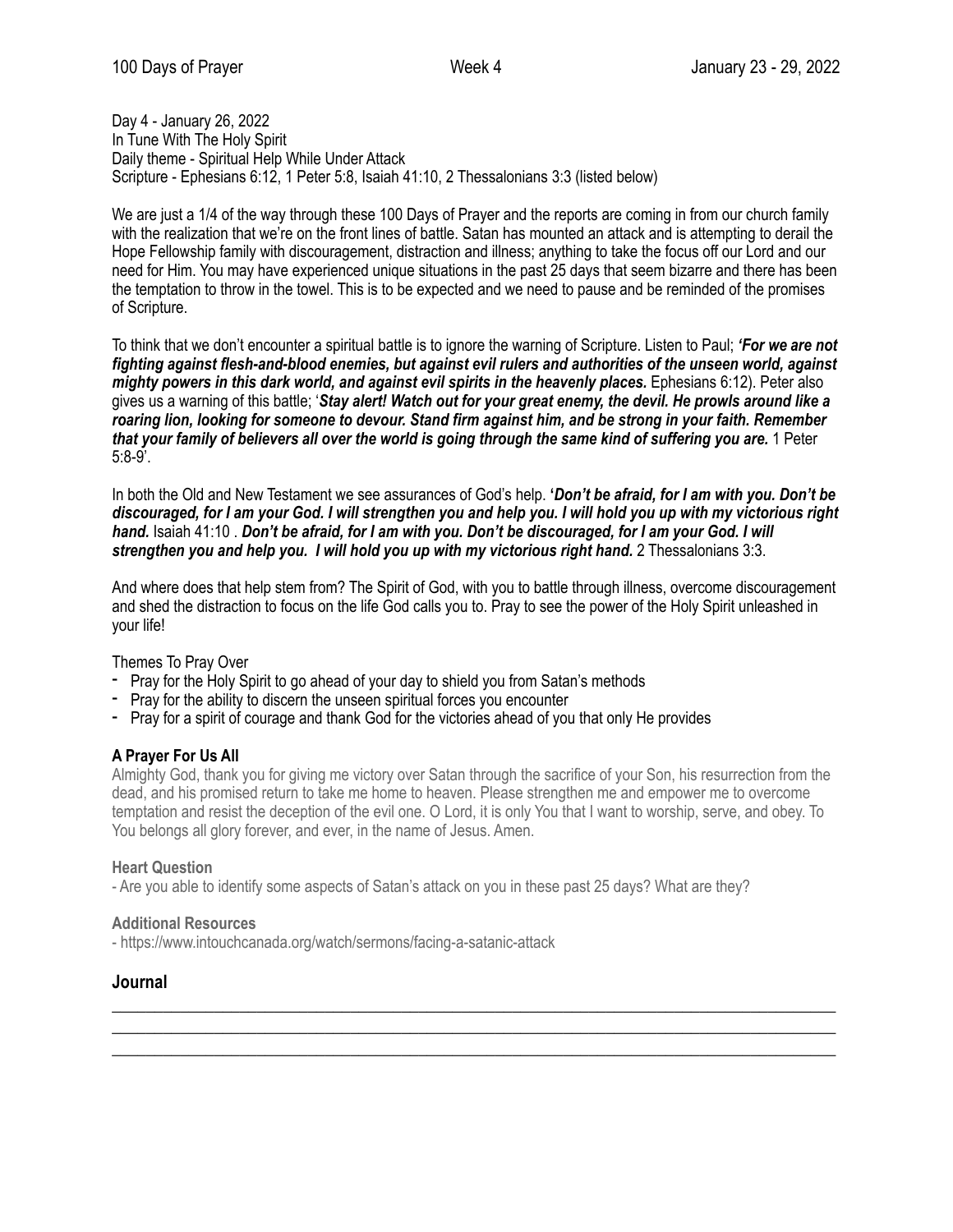Day 5 - January 27, 2022 Weekly Theme - In Tune With The Holy Spirit Daily theme - The Holy Spirit Teaches All things Scripture - 1 John 2:27

A young child's world grows every day by freely asking questions and exploring. We could learn from their example. Ask questions, listen (albeit, maybe listen a little bit better than they do) and take the time to learn something new.

What a thrill to learn and experience that once we are saved, we have the promise of the permanently indwelling Holy Spirit abiding in us. Think about that word permanent; the HolySpirit is ALWAYS with us. What a joy to realize that when we are born from above and anointed by the Spirit of truth, that He will teach us what we need to know. As we abide in Him, rest in His love and trust His Word in every area of our lives.

If you neglected to open your bible and read 1 John 2:27, please stop and do that now.

This verse has been twisted in many ways over the years but John is simply saying that there is no illumination to be discovered that is additional to the inspired Word of God. The Scriptures were given to us from God for our learning. And together with the indwelling Holy Spirit living in our heart, we have all we need for our spiritual directives and development - as long we obey Christ's command to abide in Him and He in us. May we take this to heart as we die daily to our own desires and live each moment only for Him.

### **Themes to Pray**

- pray to not only remain in fellowship with Christ, but to have that fellowship deepen
- Thank God that He only teaches you truth and will not lie to you.
- Pray for continued discernment from His Spirit and His Word for your life and for our church

### **A prayer for us all today**

Our Father, thank you for this amazing phenomenon of a teaching Spirit within us. We cannot get over the joy and the thrill, the awe that grips our spirit, when we think of this mighty teacher, the Spirit of God himself, the One who knows the mind of Christ, indwelling us and willing to teach us, step by step, as we go along. Make us willing to hear, having eyes to see and ears to hear. Let it penetrate to that depth of spirit by which we shall understand and grasp these amazing riches in Christ Jesus, for we ask in his name, Amen.

# **Additional Resources**

- https://www.lockhaven.com/news/religion/2021/01/finding-faith-six-ways-the-holy-spirit-transforms-our-lives/

\_\_\_\_\_\_\_\_\_\_\_\_\_\_\_\_\_\_\_\_\_\_\_\_\_\_\_\_\_\_\_\_\_\_\_\_\_\_\_\_\_\_\_\_\_\_\_\_\_\_\_\_\_\_\_\_\_\_\_\_\_\_\_\_\_\_\_\_\_\_\_\_\_\_\_\_\_\_\_\_\_\_\_\_\_  $\_$  , and the set of the set of the set of the set of the set of the set of the set of the set of the set of the set of the set of the set of the set of the set of the set of the set of the set of the set of the set of th \_\_\_\_\_\_\_\_\_\_\_\_\_\_\_\_\_\_\_\_\_\_\_\_\_\_\_\_\_\_\_\_\_\_\_\_\_\_\_\_\_\_\_\_\_\_\_\_\_\_\_\_\_\_\_\_\_\_\_\_\_\_\_\_\_\_\_\_\_\_\_\_\_\_\_\_\_\_\_\_\_\_\_\_\_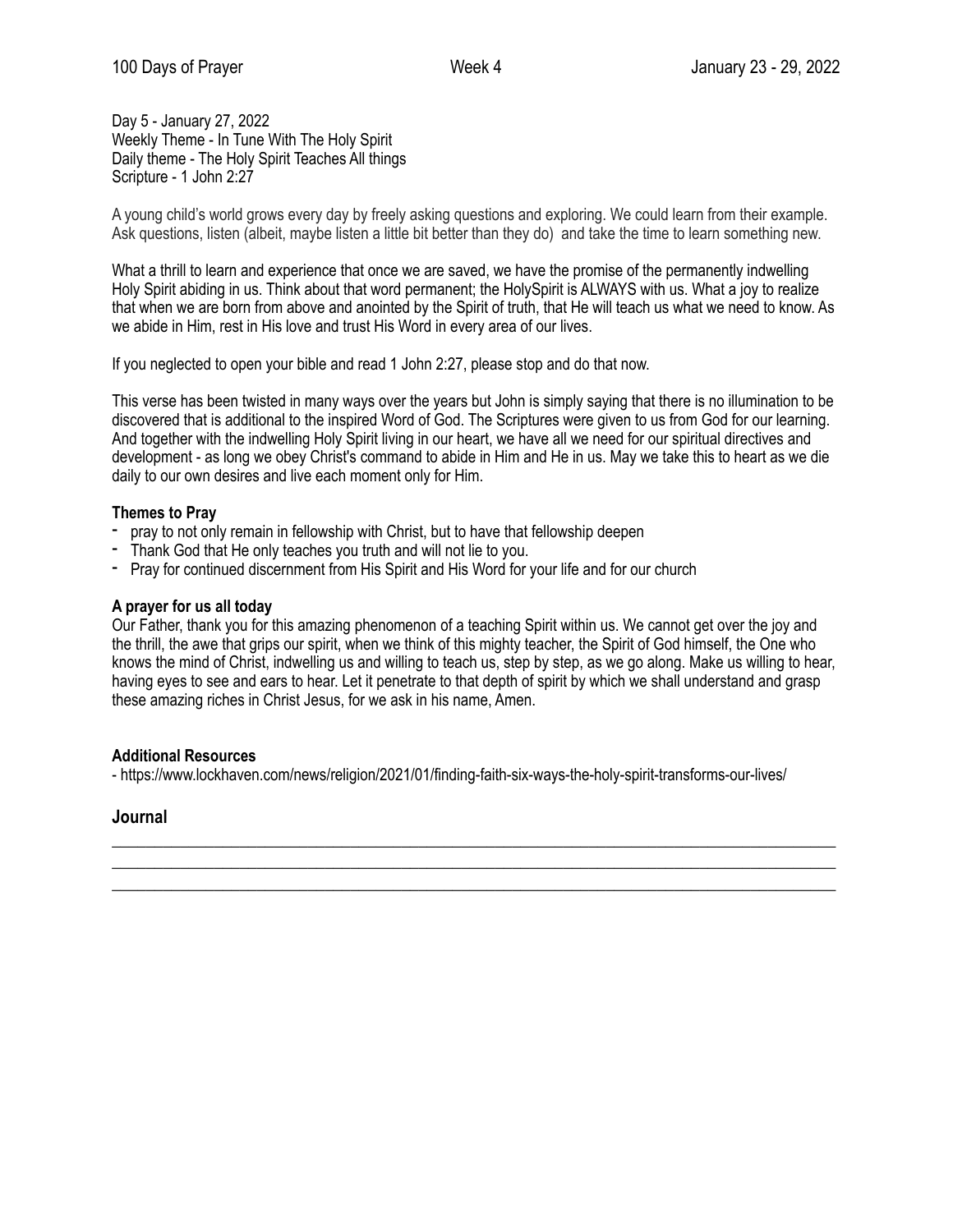Day 6 - January 28, 2022 Weekly Theme - In Tune With The Holy Spirit Daily Theme - The Holy Spirit Pours in Grace and Power Scripture - 2 Corinthians 3:16-18

Did you have a childhood friend who was a constant companion? Same class, same clubs, same teams, same street? Maybe the face of that constant friend changed from one chapter of your life to another, but I'm sure you can remember the name of someone who you did everything with. Regardless of the activity, that person was right there beside you, making memories. Jesus had that consistent presence in His life…and we are blessed to experience it as well.

As Sinclair Ferguson writes: From womb to tomb to throne, the Spirit was the constant companion of the Son. As a result, when he comes to Christians to indwell them, he comes as the Spirit of Christ in such a way that to possess him is to possess Christ himself, *just as to lack him is to lack Christ. (Emphasis mine).*

It's vital that we understand this, because the Holy Spirit effects our transformation. When we embrace Jesus, we are given His Spirit and the Holy Spirit remakes us after Christ's likeness, changing us. We are dependent on the Spirit for *every inch of progress* in our pursuit of holiness and transformation. All that we are is not of our own doing, it's the power and grace of the Holy Spirit in our lives. We just need to be willing to allow the Holy Spirit to pour into us. Do you have a humble heart to allow that to happen?

# **Themes To Pray Over**

- Thank God for the progress you've experienced, in who you know are compared to what you once were
- Pray for a deeper understanding and awareness of the grace you've received from the Holy Spirit
- Celebrate the constant companion you've had with the Holy Sprit

# **A Prayer For Us All**

Heavenly Father, thank You for Your written Word and the glories it contains. Help me not to become too familiar with its truth that I become complacent. Help me to read Your word with child-like expectation and a deep-seated sense of awe. May I increasingly see the beauty of Jesus radiating from its pages and I pray that as I gaze on His loveliness, I too will start to be transformed from glory to glory - this I pray in Jesus name, AMEN.

 $\_$  , and the set of the set of the set of the set of the set of the set of the set of the set of the set of the set of the set of the set of the set of the set of the set of the set of the set of the set of the set of th  $\_$  , and the set of the set of the set of the set of the set of the set of the set of the set of the set of the set of the set of the set of the set of the set of the set of the set of the set of the set of the set of th \_\_\_\_\_\_\_\_\_\_\_\_\_\_\_\_\_\_\_\_\_\_\_\_\_\_\_\_\_\_\_\_\_\_\_\_\_\_\_\_\_\_\_\_\_\_\_\_\_\_\_\_\_\_\_\_\_\_\_\_\_\_\_\_\_\_\_\_\_\_\_\_\_\_\_\_\_\_\_\_\_\_\_\_\_